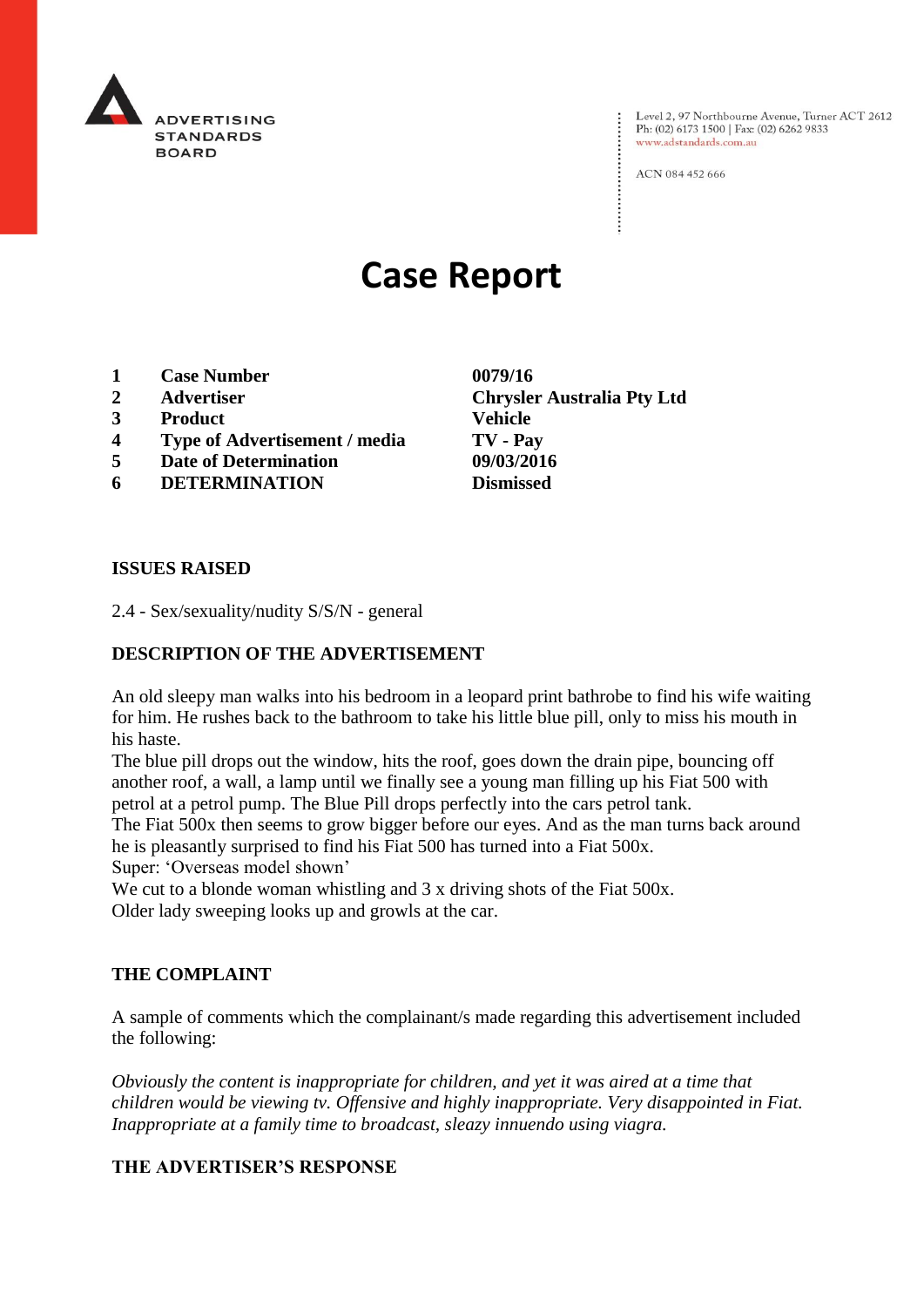Comments which the advertiser made in response to the complainant/s regarding this advertisement include the following:

*Fiat Chrysler Automobiles (FCA) ensures that advertisements screened in Australia comply with the AANA Code and FCAI Code and we take great care to ensure that our commercials do not depict scenes or behaviour that is contrary to prevailing public standards. FCA strongly believes that the advertisement complies with the AANA Code.*

*The advertisement of the new Fiat 500X was positioned at our core target of women, mid-30''s with a strong interest in style and design - when it comes to their car, they want something that ticks all the boxes from a practicality perspective but also with distinctive looks and personality, so our marketing needs to do the same. The advertisement is therefore designed to launch the all new Fiat 500X keeping in line with our brand tone of fun, cheeky and light-hearted.*

*The ASB's letter requires FCA to address the advertisement's compliance with all parts of section 2 of the AANA Code. FCA does not believe that any issues would arise under sections 2.1, 2.3, 2.5 and 2.6. The only possible relevant sections of the AANA Code are:*

*• Section 2.2: "advertising or marketing communications should not employ sexual appeal in a manner which is exploitative and degrading of any individual or group of people"; and*

*• Section 2.4: "advertising or marketing communications shall treat sex, sexuality and nudity with sensitivity to the relevant audience"*

*The complaint in question alleges that the TVC is "inappropriate at a family time to broadcast, sleazy innuendo using viagra"*

*FCA respectfully submits that the advertisement treats sexuality with appropriate sensitivity to the potential audience viewing the advertisement. The advertisement was reviewed by CAD and provided with a Parental Guidance Recommended (PG) rating, and was thus aired at the timeslot which is the subject of the complaint. FCA believes the timeslot is appropriate because whilst it may contain adult themes, the impact is mild and suitable for children to watch with supervision. The potential romantic interlude between the elderly couple is subtle and restrained, evidenced by the fact that only the woman's legs below the knee are visible. The visual and verbal references "amore" (my love) from the woman and "subito" (at once) from the man are restrained and do not overtly imply that explicit sexual activity is about to occur. FCA also submits that the depiction of the elderly couple, as well as the two women towards the end of the advertisement admiring the new Fiat 500x is neither exploitative nor degrading – the general theme of the advertisement is light hearted and a cheeky in nature.*

*Whilst the use of the blue pill is an implied reference to a well-known medication used to treat erectile dysfunction (although the shape of the pill is clearly different), the advertisement still remains suitable for children to watch with supervision – the effect of the blue pill is not shown to affect the person, but the car. When the blue pill goes into the Fiat 500's fuel tank, it transforms into a bigger version, the Fiat 500x. The blue pill delivers the key message of the advertisement in a humorous and light hearted way. The all-new Fiat 500x is a larger version of the existing Fiat 500; bigger in size and with more powerful engines. The original Fiat 500 model has strong brand awareness with our target audience,*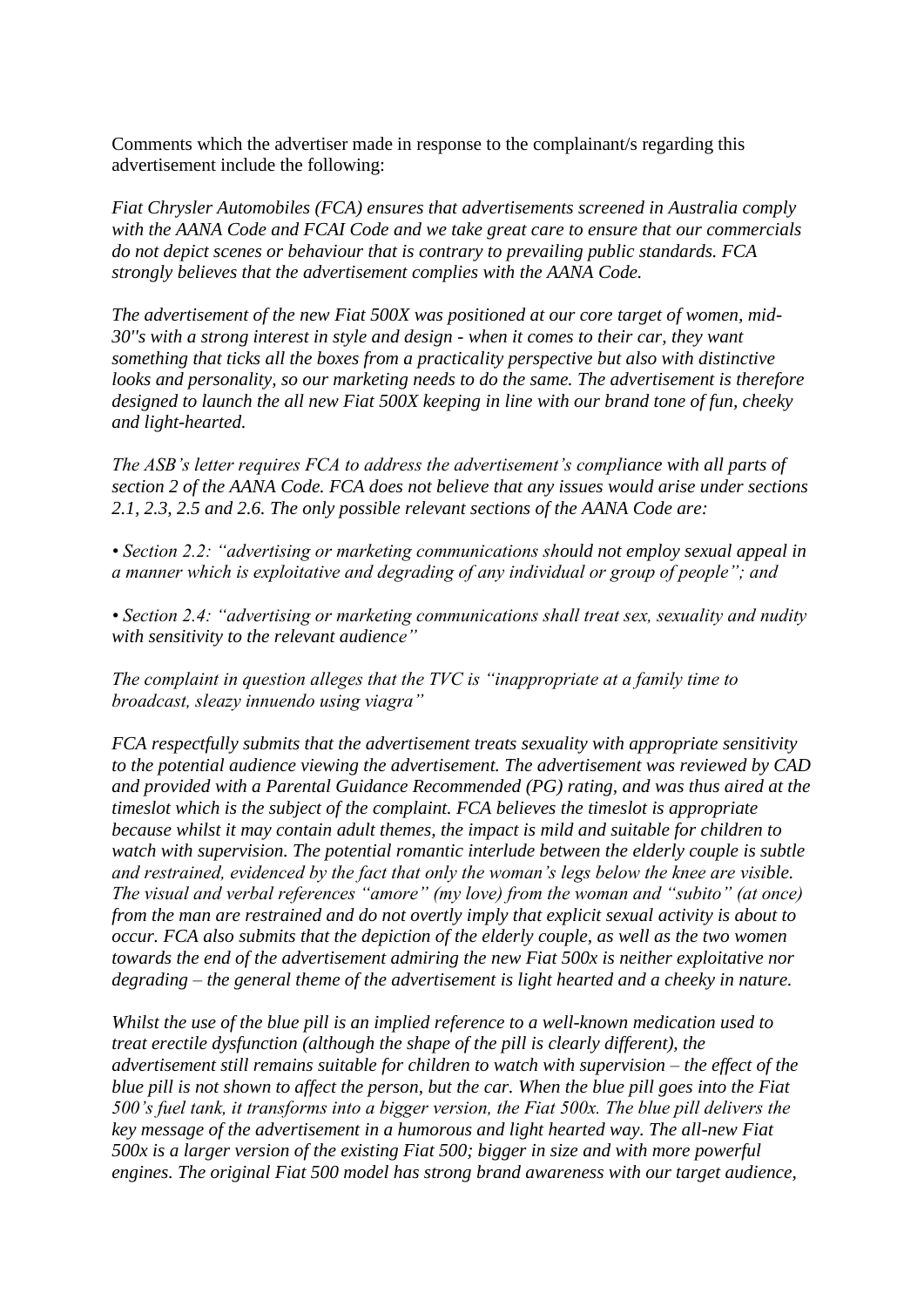*almost more so than the actual Fiat brand itself. It was therefore important that for the Australian launch that FCA was clear in demonstrating that the Fiat 500x leverages the iconic Fiat 500 model that our target audience knows and loves, but showing that it is bigger and more powerful, to position this vehicle in the small SUV category.*

*While FCA acknowledges the complainant's concerns, it does not believe that the advertisement breaches the AANA Code. We respectfully request that the complaint be dismissed. We look forward to receiving the results of the Board's determination.*

## **THE DETERMINATION**

The Advertising Standards Board ("Board") considered whether this advertisement breaches Section 2 of the Advertiser Code of Ethics (the "Code").

The Board noted the complainants' concerns that the advertisement depicts a couple about to engage in sexual activity and then a car enlarging after coming in contact with a Viagra-like pill and that this sexualised content is not appropriate for children to view.

The Board viewed the advertisement and noted the advertiser's response.

The Board then considered whether the advertisement was in breach of Section 2.4 of the Code. Section 2.4 of the Code states: "Advertising or Marketing Communications shall treat sex, sexuality and nudity with sensitivity to the relevant audience".

The Board noted that this television advertisement opens on a man entering his bedroom to find his female partner lying on the bed waiting for him. We see the man throw a blue pill to his mouth but he misses and we follow the pill's journey out of the window until it finds its way into the fuel tank of a car resulting in the car growing in size.

The Board noted the complainants' concerns about the suggestion of sexual activity in the opening scene. The Board noted that woman lying on the bed is wearing a red and black top/nightdress and a sheet covers most of her legs. The Board noted that the woman's breasts are covered and considered that whilst we can see her legs from the knees down, in the Board's view this level of nudity is very mild.

The Board noted that the woman is twirling her hair and says something to the man in Italian. The Board noted that the woman's pose is mildly sexualised but considered that the woman does not come in to contact with the man and the level of sexual suggestion is mild and not inappropriate for children to view.

The Board noted the man in the advertisement is wearing a dressing gown and considered that there was no nudity and his pose and actions are not sexualised. The Board noted that the man holds up his finger to the woman in a gesture meaning to wait and then we see him empty a blue pill in to his hand. The Board acknowledged that most adult members of the community would recognise that a blue pill being used in the context of a man in a bedroom is intended to represent Viagra, a sexual performance pill but considered that this reference is unlikely to be understood by children and as there is no depiction of sexual activity this suggestion of a sexual performance pill is not overtly sexual in itself.